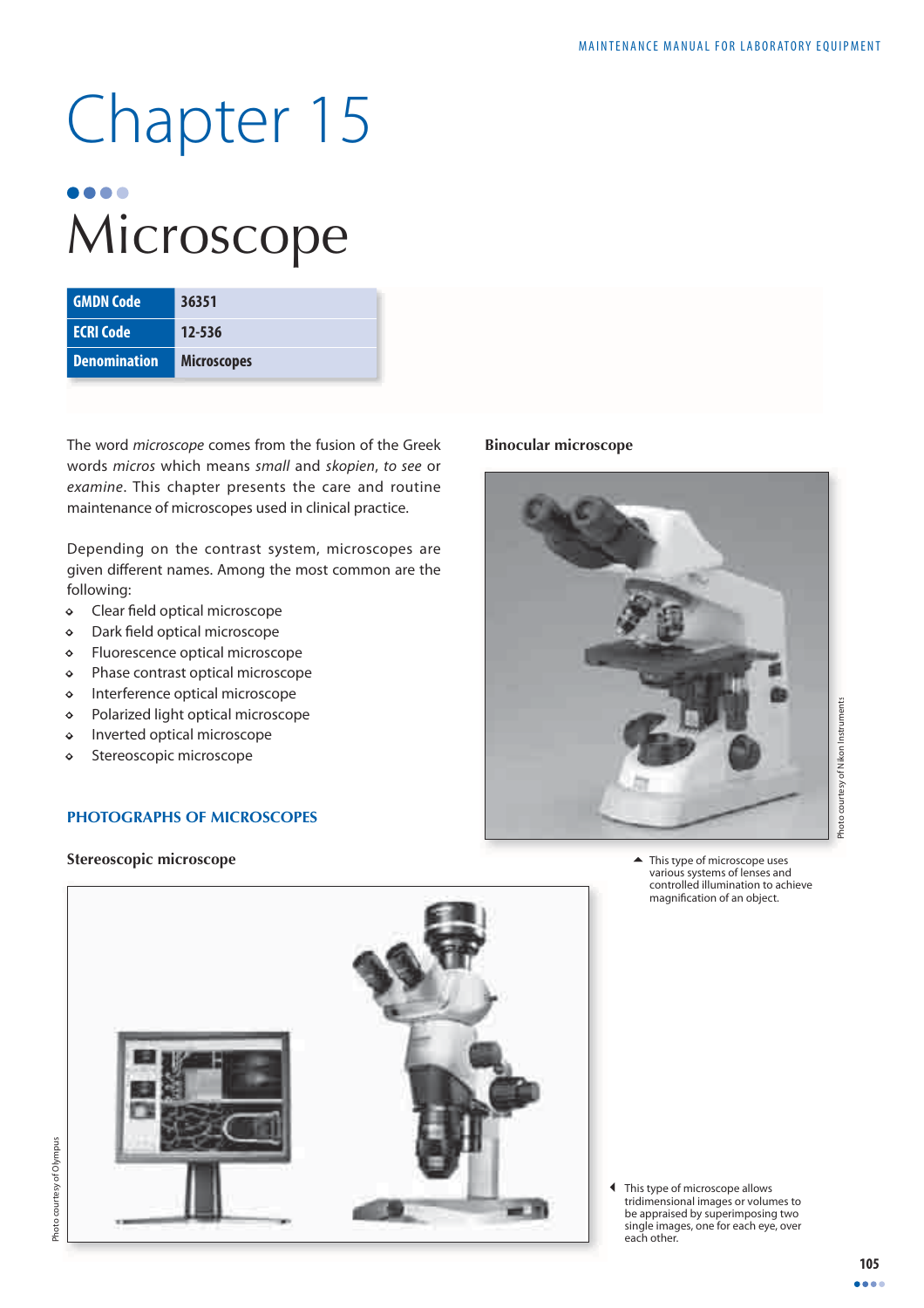#### **PURPOSE OF THE EQUIPMENT**

The microscope is a precision instrument with optical subsystems (lenses, filters, prisms, condensers); mechanical subsystems controlling the position of the sample in tridimensional space X, Y, Z; electrical (transformers and light source) and electronic subsystems (cameras, video, etc.) interacting to amplify and control the image formation of objects which are not detectable to the human eye. To observe samples, it is essential to prepare these according to techniques which emphasize details to be observed.

The microscope constitutes a diagnostic aid of first order in healthcare, in specialties such as haematology, bacteriology, parasitology and in the training of human resources (there are microscopes with specialized additions for students to carry out observations directed by a professor). The technical developments applied to microscopes have allowed the design of numerous specialized models by the industry and academia. These play a key role in developing human knowledge and understanding the workings of nature.

#### **OPERATION PRINCIPLES**

The microscope is constructed using the physical properties of lenses interacting with light. A lens is an optical element usually made of glass which can refract light. It is of calculated dimensions and in general has parabolic or spherical surfaces. If light rays reaching one surface of the lens converge in a common point F when exiting it, such lens is known as positive or convergent. If it disperses the light rays crossing it, it is divergent or negative. Positive lenses (convergent) shown in Figure 41 constitute the building blocks of microscopes.

In Figure 41, it is possible to identify the focus [F], (the point where the light rays are concentrated) and how light is refracted across the lens. The distance between the lens and the focus is known universally as the focal distance [D].

Figure 42 summarizes concepts related to the functioning of lenses applied to the design of microscopes.

#### **Figure 41. Positive (convergent) lens**





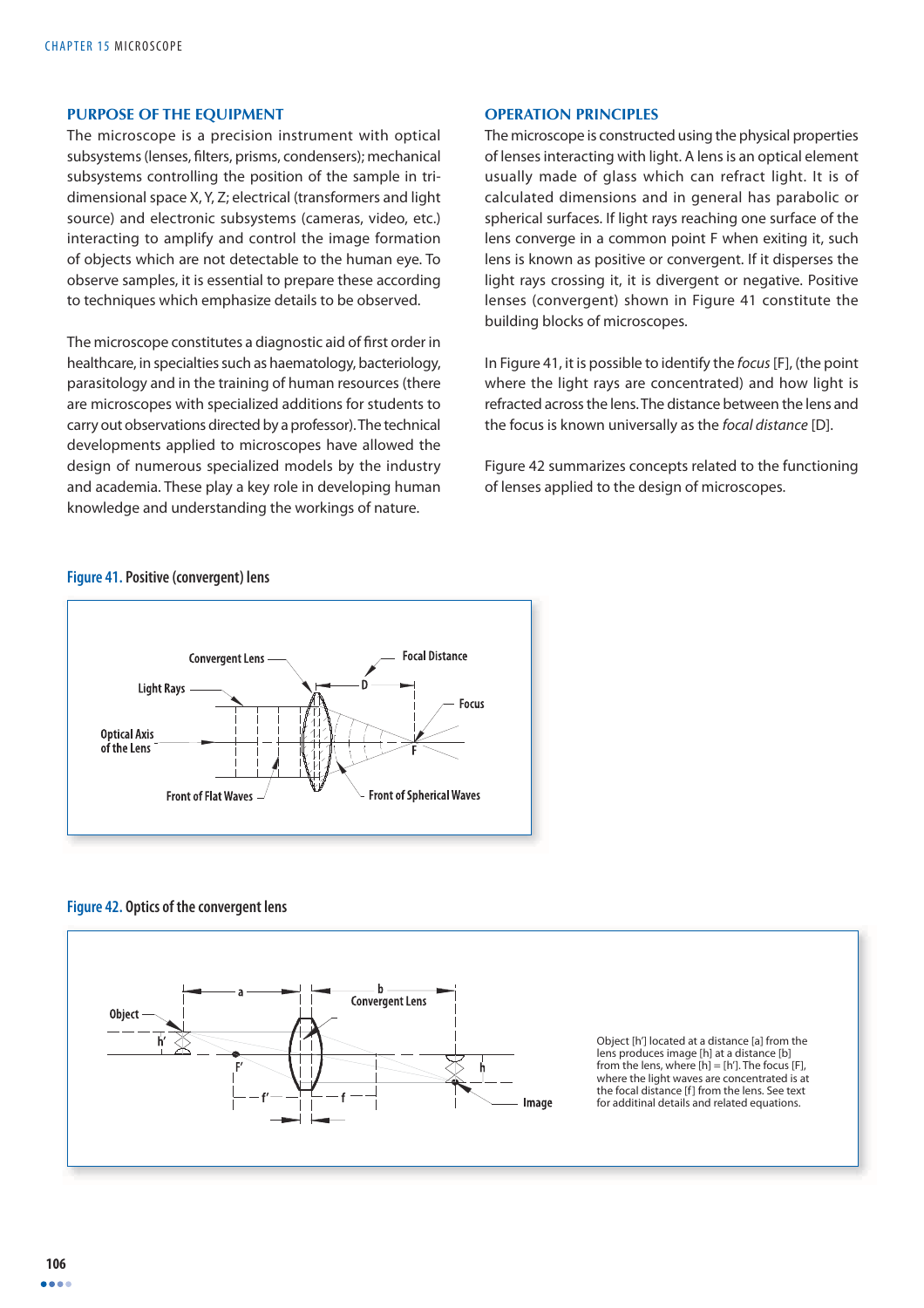When an illuminated object [h'] is placed at a distance [a] in front of a convergent lens, light rays cross the lens and are refracted. A ray crossing the upper part of the object crosses the optical axis of the lens at the focal point [F']. It is refracted by both surfaces of the lens and exits in one direction, parallel to the optical axis. The ray crossing the upper part of the object in parallel with the optical axis passes through the lens and is refracted. It then travels through the focal point [F] on the image's side until it crosses the first ray at a distance [b] from the lens where the image is formed. In the case shown in Figure 42, the distance [a] is greater than the focal distance [f'], where a real image is formed inverted at a distance [b] behind the lens. The focal distance [f] is related to the distances [a] and [b] in the equation:

1 f 1 a 1 b

Eyepiece [1] **Binocular Head [3] Revolving Objective** Holders [4] Microscope's Arm [22] Objectives[5] **Condenser High Control [21]** Mechanical Stage [23] Condenser [6] Micro/Macro Metric<br>Adjustment Knob [20] Diaphragm [7] **Closing Glass with Radiating Diaphragm** Filter Holders[10] **Adjustment Field Button [11]** Illuminator Base [24]

#### **Figure 43. Diagram of a microscope**

The magnification [M] of a lens, defined by the relationship between the size of the object and the size of the image formed is represented by the equation:

$$
M \quad \frac{h}{h'} \quad \frac{b}{a}
$$

#### Where:

[h] and [h'] correspond respectively to the dimensions of the image and the object; [a] and [b] to the distances between the lens and the point where the image is formed and between the lens and the point where the object is located.

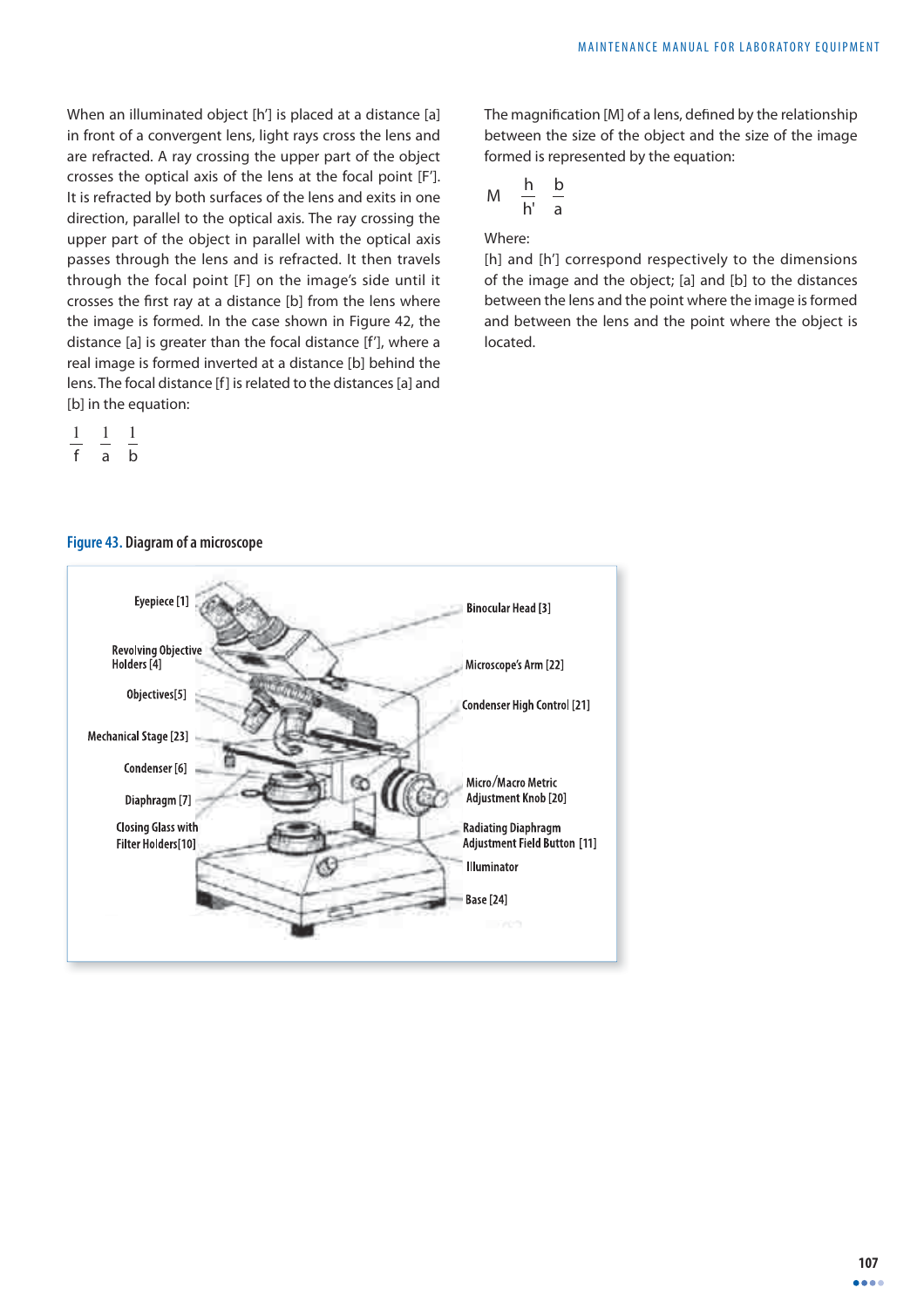#### **Components**

The main components of the microscope subsystems are shown in the table below.

#### **INSTALLATION REQUIREMENTS**

Normally, microscopes use 110 V/60 Hz or 220 V/60 Hz power. Some have a regulated source which allows light

#### **Figure 44. Cross-section of a microscope Legend**



intensity adjustments. Other microscopes use a mirror through which light is directed towards the slide located on the platform rather than a lamp. Such microscopes are mostly useful in regions far from urban centres, where there are no electricity lines and are used by health brigades. Certain types of microscopes require special installations; a fluorescence microscope needs a dark cabinet in order for observations to be carried out.

| No.            | <b>System</b>                     | No.            | <b>Components</b>                             |  |
|----------------|-----------------------------------|----------------|-----------------------------------------------|--|
| 1              | <b>Binocular head</b>             |                | Eyepiece                                      |  |
|                |                                   | $\mathfrak z$  | <b>Binocular tube</b>                         |  |
|                |                                   | 3              | <b>Binocular head</b>                         |  |
| $\mathfrak{I}$ | Revolving<br>objective holders    | $\overline{4}$ | Revolving objective holders                   |  |
|                |                                   | 5              | <b>Objectives</b>                             |  |
| 3              | Platform, plate or                | 6              | Condenser                                     |  |
|                | mechanical stage<br>and condenser | 7              | Aperture diaphragm                            |  |
|                |                                   | 8              | <b>Filter holders</b>                         |  |
|                |                                   | 9              | Wide range lens                               |  |
|                |                                   | 21             | Condenser control                             |  |
|                |                                   | 23             | Platform, plate or mechanical stage           |  |
| $\overline{4}$ | <b>Illuminator</b>                | 10             | Closing glass with filter holders             |  |
|                |                                   | 11             | Settings lever of the diaphragm's light field |  |
|                |                                   | 12             | Concave mirror                                |  |
|                |                                   | 13             | Incandescent light                            |  |
|                |                                   | 14             | Light holder with adjustment ring             |  |
|                |                                   | 15             | <b>Collector lens</b>                         |  |
|                |                                   | 16             | Mirror                                        |  |
| 5              | Microscope's<br>body              | 17             | Internal transformer                          |  |
|                |                                   | 18             | Control rheostat                              |  |
|                |                                   | 19             | <b>Feed cable</b>                             |  |
|                |                                   | 20             | Macro/micro metric adjustment knob            |  |
|                |                                   | 22             | Microscope's arm                              |  |
|                |                                   | 24             | Base                                          |  |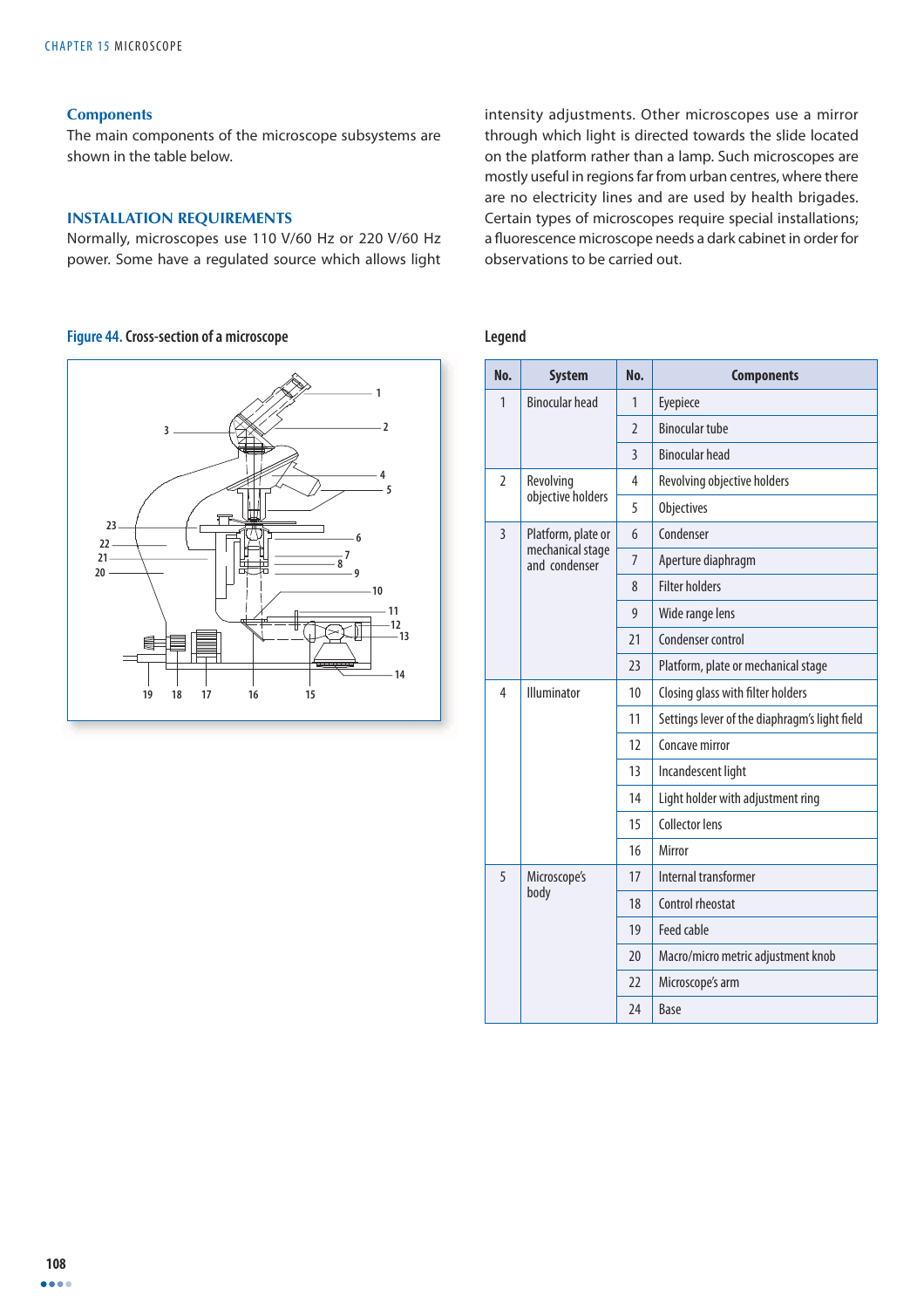#### **DESCRIPTION OF POTENTIAL PROBLEMS WITH MICROSCOPES**

#### **Figure 45. Binocular head**



#### **Eyepieces**

The most frequent problem affecting eyepieces is the presence of dust and grime, which may be on the external or internal surfaces. Such dust or grime produce shadows interfering with the sample under analysis, especially when high powered lenses are used (40X–100X). If these are external, cleaning the surfaces of the lenses solves the problem. If internal, it is necessary to disassemble the eyepiece, clean the internal surfaces, reassemble and verify the final state.

Scratches may be observed on the eyepieces' lenses, especially on those that have been in service for a long time. These are produced by negligence during the cleaning process due to the use of inadequate material for cleaning. Scratches produce cobweb-like shadows in the visual field of the eyepieces. Unfortunately with this type of damage, the eyepieces must be changed. Sometimes the focus mechanisms of the eyepiece stick. To repair, the eyepiece is disassembled; the appropriate solvent is applied to its threading and the focus mechanism is cleaned and reassembled. If the lenses of the eyepiece show ruptures due to abnormal circumstances (marks due to falls, unsuitable use), the eyepieces must be changed.

#### **Binocular head**

The state of the binocular head has a direct effect on the quality of the microscope's image. Its most important components are the prisms and mirrors. Grime adhered to the optical components of the head affects the quality of the image. This component can even become dirty due to normal work in the laboratory, such as changing the eyepieces, installing accessories (e.g., cameras) or simply by forgetting to place stoppers when the microscope is not in use.

• *Prisms.* These have silver-plated reflective surfaces which can become rusty over time and lose their reflecting capacity. Some prisms have only one coat of reflective paint on their surface through which light enters and leaves. If the reflective surface is damaged, the prism can be removed, cleaned, polished or repainted, installed and aligned in the binoculars head. This kind of maintenance is highly complex and can only be done by specialized laboratories or companies offering this maintenance service. The removal of prisms without training and suitable tools can have a serious impact on the quality of the image and even break the component.

• Mirrors. These have reflecting surfaces directly exposed and are susceptible to rust. If repair is necessary, the mirror is dismounted and removed from the binocular head and substituted by a new one, cut, cemented and aligned directly where it is being mounted.

#### **Figure 46. Lighting system**



This is a fundamental element of the microscope. If the illumination system does not work well, the microscope is out of order as light intensity and contrast are fundamental to observe samples. Several factors may affect the lighting system; the most common ones are grime and deterioration of the mirrors and lenses, defects in the feed voltage, or the use of bulbs other than those recommended by the manufacturers. The anomalies mentioned produce small shadows in the vision field and insufficient light intensity, or a lack of homogeneity in the lighting.

#### **Internal dust and grime**

This occurs when the lighting systems are not sealed to prevent dust and particle infiltration. Dust in the system produces diffusion and a decrease in the quantity of light projected onto the sample. Large particles produce shadows rendering observations difficult. In order to correct the problem, the illuminator is disassembled, its components cleaned, reassembled and realigned.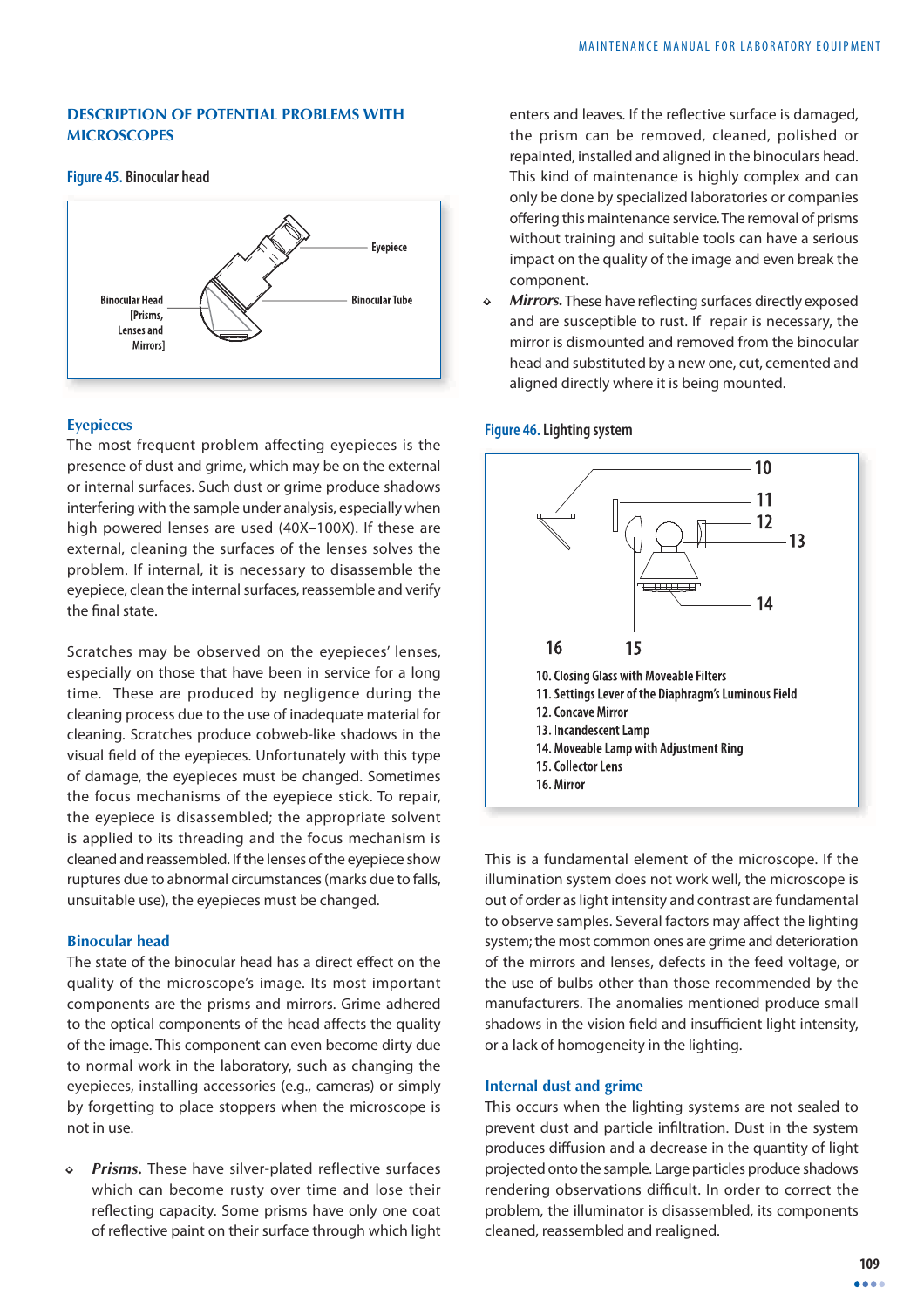#### **Mirrors**

The mirrors have a reflective coating directly on their surface. In recently manufactured microscopes these generally have a protective coat. In older equipment, the reflective coat is exposed to rust.

#### **Incandescent bulb**

The bulb is a consumable component with a determined operational life. Its acquisition must be planned ahead to ensure a replacement is always available in the laboratory or in the institution where the equipment is installed. The bulb installation is done according to the manufacturer's instructions. Some equipment, such as the fluorescence optical microscope, uses special bulbs (mercury or xenon light) requiring mounting and calibrating procedures which, although simple, must be carried out according to the manufacturer's recommendations. The voltage supplied to the microscope must correspond to that specified by the manufacturer. Otherwise, unnecessary risks which may affect the quality of lighting are taken. Note that some microscopes use internal or external transformers and voltage regulation systems.

 $\overline{2}$  $21$ 6. Condenser 7. Aperture Diaphragm 8. Filter Holders 9. Wide Range Lens 21. Condenser Height Control 23. Plte, Platform or Mechanical Stage

### **Figure 47. Platform, plate or mechanical stage**

#### **Condenser**

The condenser controls how the light is concentrated on, or contrasted against the sample under observation. It is composed of optical and mechanical elements. The optical elements are the lenses and the mechanical ones those which allow the control of the position of the lenses and the quantity of light reaching the sample through a mechanical diaphragm.

Normally, optical components are affected by the presence of dust. These must be cleaned in a similar manner to lenses, using a fine camel hair brush to remove dust deposited on the surface. The mechanical components require adjustment by tools with special characteristics and each manufacturer has its own designs. The usual routines are focused on cleaning, adjustment and lubrication procedures.

#### **Plate or sample holders**

The plate or sample holder comprises a series of components interacting with each other. Their purpose is to control the position of the sample under analysis. The plate has movement capability in the direction X/Y, which the operator controls with independent macro/micrometric buttons. Beside it, the plate has tension devices to allow smooth sliding using "milano tail" type guides, which are normally lubricated. In its upper part, are installed plates or control gripping devices for the specimen slides. Maintenance seeks to keep these mechanisms clean, lubricated and well adjusted.

#### **Figure 48. Revolving, objective holder**



The maintenance of the revolving objective holder is simple. It has an internal catch mechanism which allows the objective in use to be aligned with the optical microscope equipment. It simply rotates smoothly until a trip mechanism adjusts the correct position of the next objective. Each manufacturer defines the number of objectives which can be mounted on the revolver. The most common revolvers can hold between three to five objectives. Maintenance seeks to keep the rotating mechanism clean, lubricated and well adjusted.

The objectives should receive routine cleaning of their external optical surfaces. Immersion type objectives require that oil is cleaned off after each use to avoid the objective's internal optical structure from being contaminated with oil through capillarity.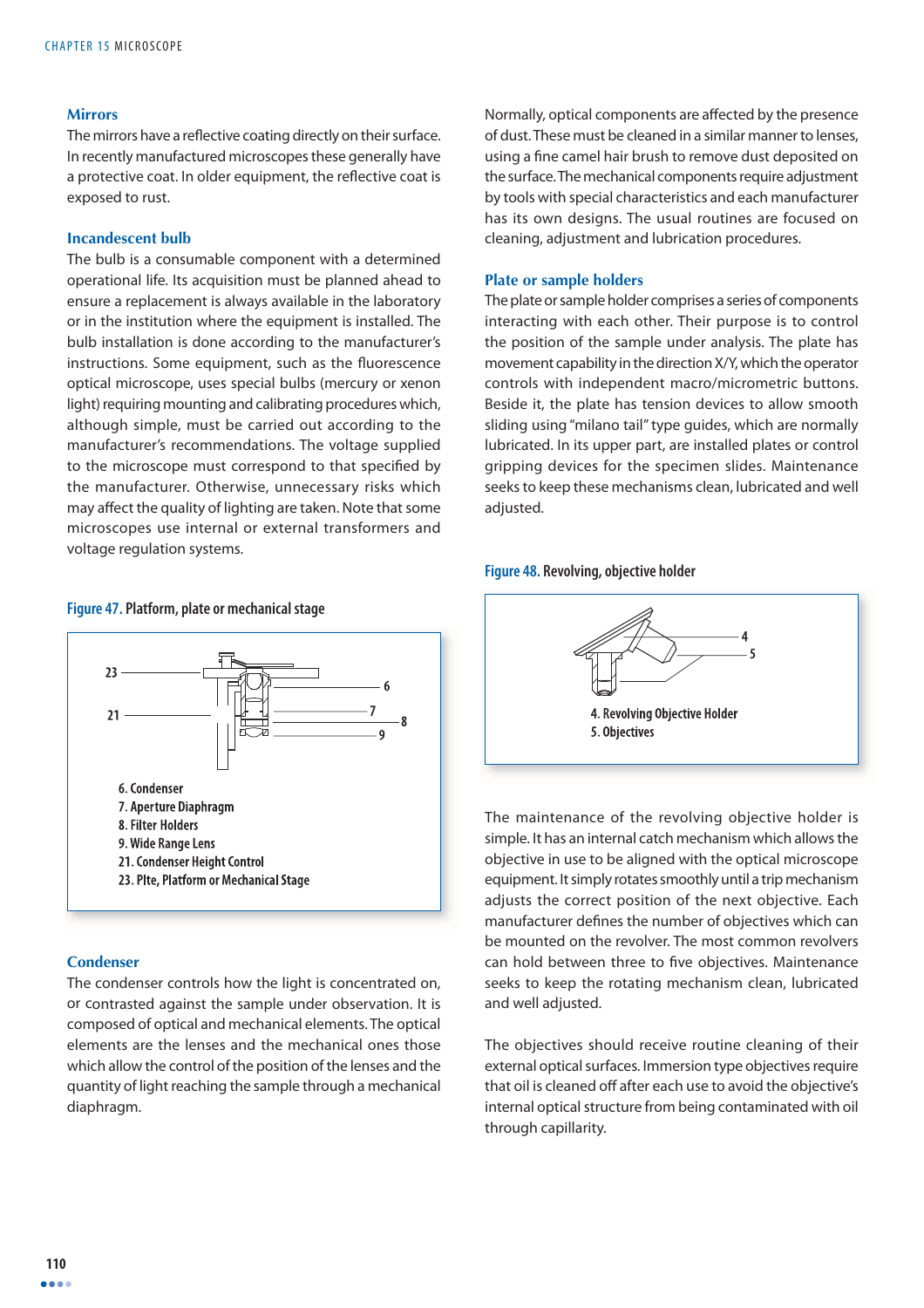#### **Figure 49. Body of the microscope**



The microscope's body is designed to receive and support the components already described (binocular head, mechanical stage, condenser and revolving objective holder, other components such as the transformer and electrical/electronic elements of the microscope's lighting system).

Maintenance of the microscope's body basically consists in keeping its surface clean, removing grime, dust or elements affecting its presentation and state. It is necessary to take special care with chemical substances that may be corrosive, including dyes used in the laboratories for staining slides.

#### **GENERAL MAINTENANCE OF THE MICROSCOPE**

Above all, it is necessary to emphasize that the microscope is high precision equipment. The integrity of its optical components, both mechanical and electrical, must be preserved in order to preserve it in the best condition. Each element of the microscope has been developed using the most advanced manufacturing techniques. Its assembly and adjustment are done in the factory using specialized equipment. During this process the required tolerance of the various components of the equipment is highly controlled through advanced measuring techniques. The cleaning of the microscope environment, its installation and careful use are fundamental to achieve a long and operational life. Humidity, dust and bad conditions of the electrical feed, misuse or inadequate installation are counterproductive for its conservation. Microscope maintenance involves a lot of care, patience and dedication. It must only be carried out by trained personnel using specialized tools. General recommendations are presented next. These are required for installing and maintaining a microscope in good working condition.

#### **Installation and storage**

- 1. Ensure that the area where the microscope is installed is protected from dust and humidity. Ideally, there must be an air-conditioning system which guarantees air free from dust or particles, humidity control and permanent temperature control.
- 2. Verify that the area is secure, having a door with a lock to prevent unauthorized removal.
- 3. Confirm that the location of the microscope is far from water supplies or where chemical substances are handled in order to avoid spills or splashing. Also, areas with direct sunlight must be avoided.
- 4. Verify that the area selected has an electrical outlet compatible with the lighting system of the microscope. It must be in good condition with voltage adjusted to the magnitude and frequency of the electric codes and standards. If the microscope uses a mirror, it must be located near a window which allows good illumination, but it should not be directly exposed to sunlight.
- 5. Install the microscope on a levelled surface of a rigid structure, under which there is sufficient room for the user (the microscopist) to place his/her legs. His or her body should be close to the microscope with the head near the eyepieces without strain of the vertebral column, neck and back.
- 6. To facilitate the microscopist work position, provide a chair of adjustable height with good back support. If there is no back support; provide support for the feet, placing it at the front of the work space (not on the chair). The purpose of this is for the vertebral column to be as erect as possible and to reduce flexing of the shoulders and neck.
- 7. Avoid locating microscopes near equipment which produce vibrations such as centrifuges or refrigerators.
- 8. Try not to move the microscope from its installation position, especially if it is used intensely each day.
- 9. Cover the microscope with a dust protector if not used for long periods of time, taking precautions so it is not affected by excessive humidity. The dryer the environment, the lower the probability fungi will grow. The protector can be of plastic or cloth of similar quality to that of handkerchiefs which do not deposit lint.
- 10. In areas of high humidity, keep the microscope in a box or cabinet lit with a bulb of no more than 40 W during the night. This helps keeping the storage area dry and reduces the probability of fungal growth. If this alternative is used, verify that there are some openings permitting ventilation inside.

#### **Cleaning procedures**

Cleaning of the microscope is one of the most important routines and must be considered essential. The following materials are required: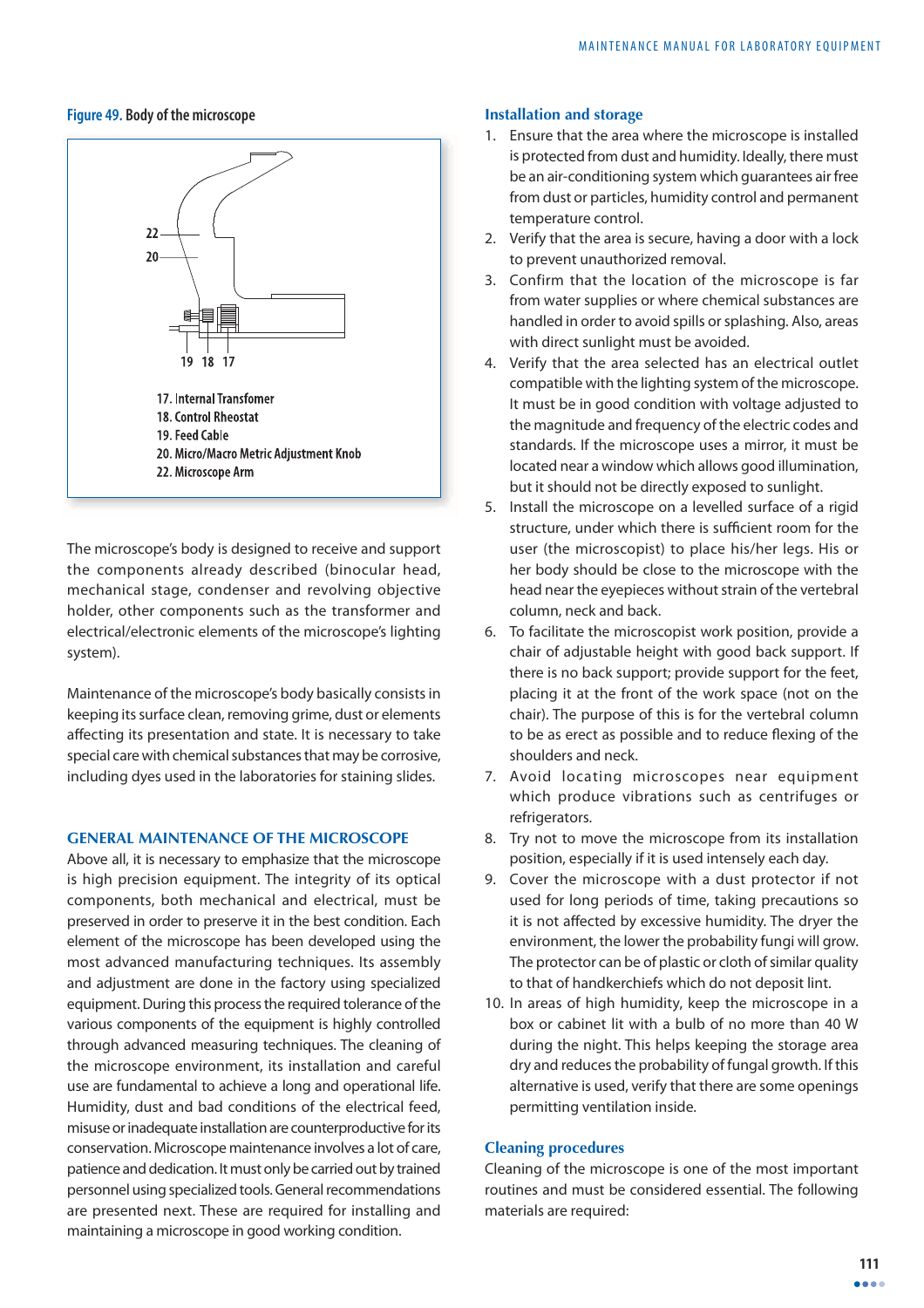- 1. A piece of clean cloth with a similar texture to that of a handkerchief.
- 2. A bottle of lens cleaning solution which can be obtained from opticians. Normally, it does not affect the lenses' protective coating nor the adhesives or cements used in their assembly. Among widely used cleaning liquids are ethyl ether, xylene and white gasoline.

**Warning:** Some manufacturers do not recommend using alcohol or acetone as these can affect (dissolve) the cements and adhesives used for attaching lenses.

- 3. Lens paper. This can normally be obtained from opticians. If it is not possible to obtain this material, it can be substituted with soft absorbent paper or with medicinal type cotton. Also a piece of soft silk can be used.
- 4. A piece of very fine chamois. This can be obtained from shoe shops.
- 5. A rubber (nasal) bulb for blowing air. A device can be made in the laboratory by connecting a Pasteur pipette to the rubber bulb.
- 6. A plastic cover to protect the microscope from its external environment when not in use. A cloth bag with a texture similar to handkerchief material can also be used.
- 7. A soft camel hair brush or a fine paint brush. Importantly, the brush's hair should be natural, of uniform length with a very soft texture, dry and free from grease. It is possible to obtain this in photography stores. Also, it is possible to find an equivalent in shops supplying cosmetics.
- 8. A 250 g packet of desiccant (silica gel). This is used to control the humidity in the microscope's storage box if it is airtight. It changes colour when it is saturated by humidity to detect when it needs to be substituted or renewed. When it is in good condition, the colour is generally blue; when it is saturated with humidity, it is pink.
- 9. Bulbs and replacement fuses. These should be of the same model as those installed by the manufacturer or of equivalent characteristics.

**Note:** All required materials for cleaning must be kept clean and stored in containers that protect them from their external environment.

#### **Cleaning of the optical elements**

In a microscope, there are two types of optical elements: those external in contact with their outside environment and those internal, inside the body of the microscope and more protected (objectives, eyepieces, mirrors, prisms, condenser, illuminator, etc.). The cleaning procedures, although similar, differ with regard to the care and precautions.

- 1. The external optical elements of eyepieces, objectives, condenser and illuminator are cleaned by gently brushing their surfaces with the camel hair brush. This removes dust particles. The rubber bulb is then used to blow streams of air onto the lenses' surface to ensure that these are free from dust. If dust is found adhered to the optical surface, a piece of very soft clean cloth is used with small circular movements, without exercising too much pressure on the lens. The nasal bulb is used again to blow air on the lens to remove adhered particles. A piece of fine chamois can also be used. If so, place the chamois at the end of a small cylindrical object with a slightly smaller diameter than that of the lens. Without exercising much pressure, rotate gently on the lens surface. Finally, air is blown onto the lens surface with the nasal aspirator. This is sufficient to clean the external surfaces. The piece of chamois can be humidified with distilled water if necessary.
- 2. Under adequate conditions of installation, interior surfaces of optical elements should not be affected by dust or particles. If for some reason, particles are detected, it is necessary to open them to carry out the cleaning process. An eyepiece or objective must never be opened if there is not a clean environment to carry out the cleaning procedure. Clean with a camel hair brush and with the nasal aspirator according to the procedure explained previously. It is not recommended to dismount the objectives for any reason as this could alter the tolerances achieved by the manufacturer. If dismounted, it would be necessary to realign the elements and this is only feasible if the manufacturer's precise instructions are followed. Cleaning of the objectives will be limited to keeping the front and back lenses clean.
- 3. If immersion oil residues are detected on the lens surface, remove using lens paper or medicinal type cotton. The lens' surface must be then cleaned with a solution composed of 80 % ether petroleum and 20 % 2-Propanol.

#### **Cleaning of the microscope's body**

1. The microscope's body can be cleaned with a detergent solution to remove external filth and cut the grease and oil. This must be applied with a small brush. After the grease and filth have been removed, the microscope's body must be cleaned with a 50/50 solution of distilled water and 95% ethanol.

 **Note:** This solution is not adequate for cleaning optical surfaces.

2. The parts integrated in adjustment mechanisms for the macro/micrometric (thick and fine) adjustment, the condenser and the stage or platform must be lubricated periodically with refined machine oil to facilitate smooth movement.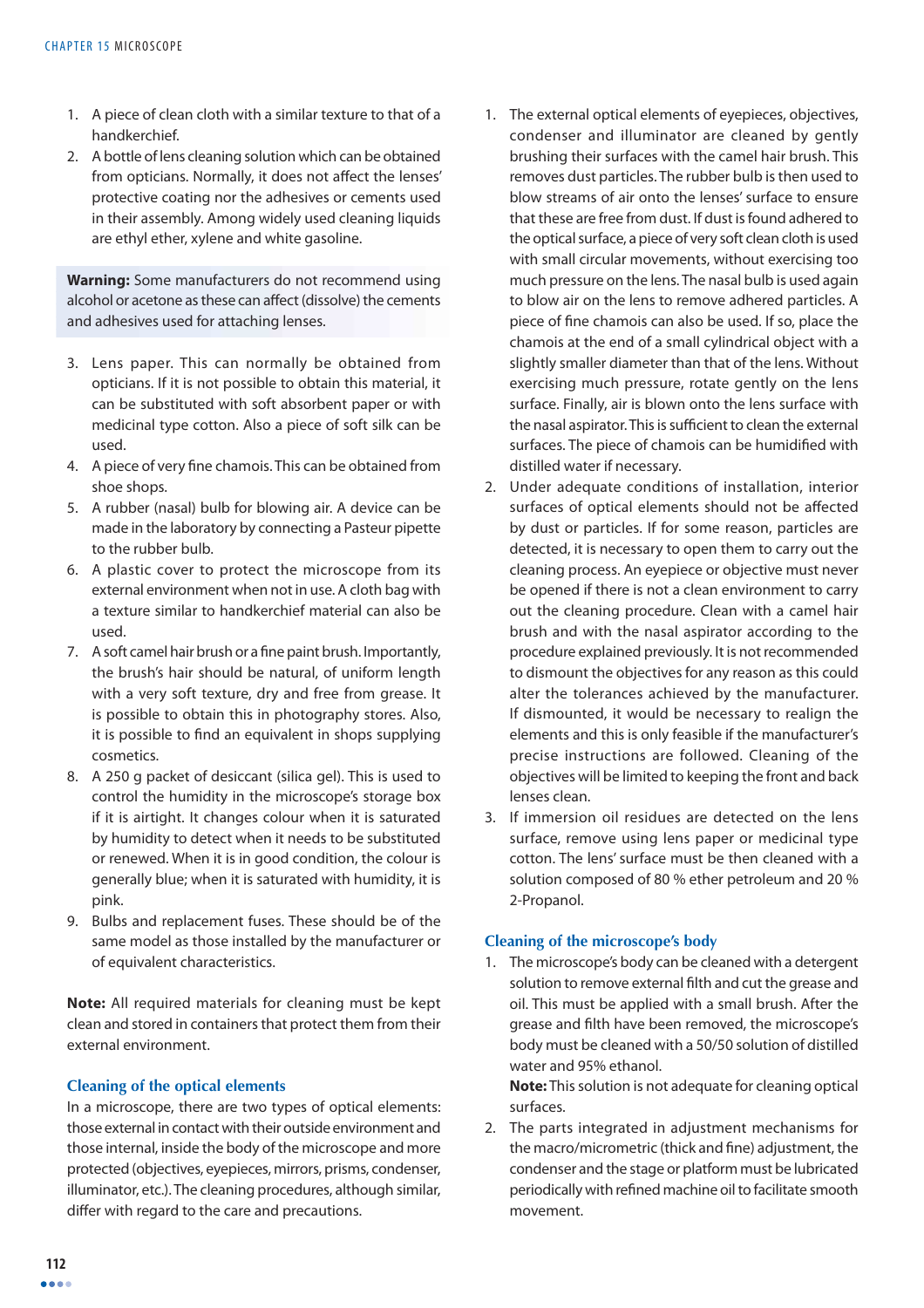#### **Microscope maintenance**

Among the most important steps for maintaining a microscope in suitable operation conditions are the following:

- 1. Verify the adjustment of the mechanical stage. It must move gently in all directions (X-Y) and must stay in the position selected by the microscopist.
- 2. Test the focus adjustment mechanism. The focus selected by the microscopist must remain stable. The height must not change from that assigned by the microscopist.
- 3. Verify the functioning of the diaphragm.
- 4. Clean all the mechanical components.
- 5. Lubricate the microscope according to the manufacturer's recommendations.
- 6. Confirm the adjustment of the specimen holder (gripping device).
- 7. Verify the optical alignment.

#### **Precautions**

- 1. Avoid cleaning optical components with ethanol because it affects the optical elements. Also, do not clean the base of the platform with xylene or acetone.
- 2. Do not use ordinary paper to clean lenses as it could scratch their surface.
- 3. To prevent leaving fingerprints, do not touch lenses with bare fingers.
- 4. Do not clean the eyepieces' lenses or objectives with cloth or paper, because the coating covering the optical elements could deteriorate. Clean these surfaces with a camel hair brush or by blowing air with a nasal aspirator.
- 5. Avoid leaving the microscope without the eyepieces. Place stoppers on these to prevent dust and particles from entering the binocular head.
- 6. Do not leave the microscope stored inside a box in humid environments.
- 7. Avoid pressing the objective against slides as it could damage the thin lamina or its front lens. Adjust the focus slowly and carefully.
- 8. Keep the platform or mechanical stage clean.
- 9. Do not disassemble optical components since this can produce misalignments. Optical surfaces must be cleaned first with a camel hair brush and then with a chamois or lens paper.
- 10. Use both hands for lifting the microscope, one hand supporting the microscope arm and the other supporting its base.
- 11. Avoid touching the surface of the bulb with fingers when changing it. Fingerprints decrease the light intensity.
- 12. Verify that the feed voltage is correct in order to prolong the life span of the bulb. Whenever possible, use the lowest light intensity needed for carrying out observations.

13. Connect the microscope to a voltage stabilizer if the feed voltage is not stable.

#### **Special care in warm climates**

In warm climates as well as in dry ones, the main problem affecting the microscope is dust since it affects the mechanical and the optical systems. This problem can be controlled by the following steps:

- 1. Always protect the microscope with a plastic cover when not in use.
- 2. After use, clean the microscope by blowing air using a nasal aspirator.
- 3. Clean the lenses with a camel hair brush or with an air brush. If the dust stays adhered to optical surfaces, try to remove it with lens paper. However, rub the surface very gently to avoid scratches.

#### **Special antifungal care in humid climates**

In humid and generally warm climates, microscopes can be affected by fungi growing mainly on the surface of lenses, in the grooves of screws and under the protective paint. If the equipment is not adequately protected, it could become useless in a short period of time. The following care instructions will assist in preventing the formation of fungus.

- 1. At night, store the microscope in a box equipped with an electric light of no more than 40 W. The bulb must be installed in the upper part of the box, near the binocular head and must be kept on during the night. The box must have some openings to allow the air to circulate. The temperature inside the box must not exceed 50 °C so that properties of the microscope's lubricants are not affected.
- 2. If it is not possible to use a box with electric light, as an alternative, a drying agent such as silicone gel or rice can be used. When a drying agent is used, verify that the microscope is kept in a protected box or under a cover made of fabric similar to that of a handkerchief. Verify that the drying agent is in good condition. If this is not the case, substitute it.
- 3. Clean the microscope periodically. Use latex gloves if lenses must be touched. This will prevent leaving any fingerprint and decrease the risks of fungal growth.
- 4. If none of the mentioned alternatives is feasible, put the microscope in a place with good air circulation. When the microscope is not in use, it may be located under direct solar light, for short periods. This reduces the humidity and the risk of fungi growing on the surfaces of the equipment.
- 5. Air conditioning (temperature and humidity control) significantly prevents fungal growth on microscopes. However, this is not an option for a great number of laboratories. If the air conditioning service is not continuous in the area where the microscope is installed, precautions must be taken to control the humidity.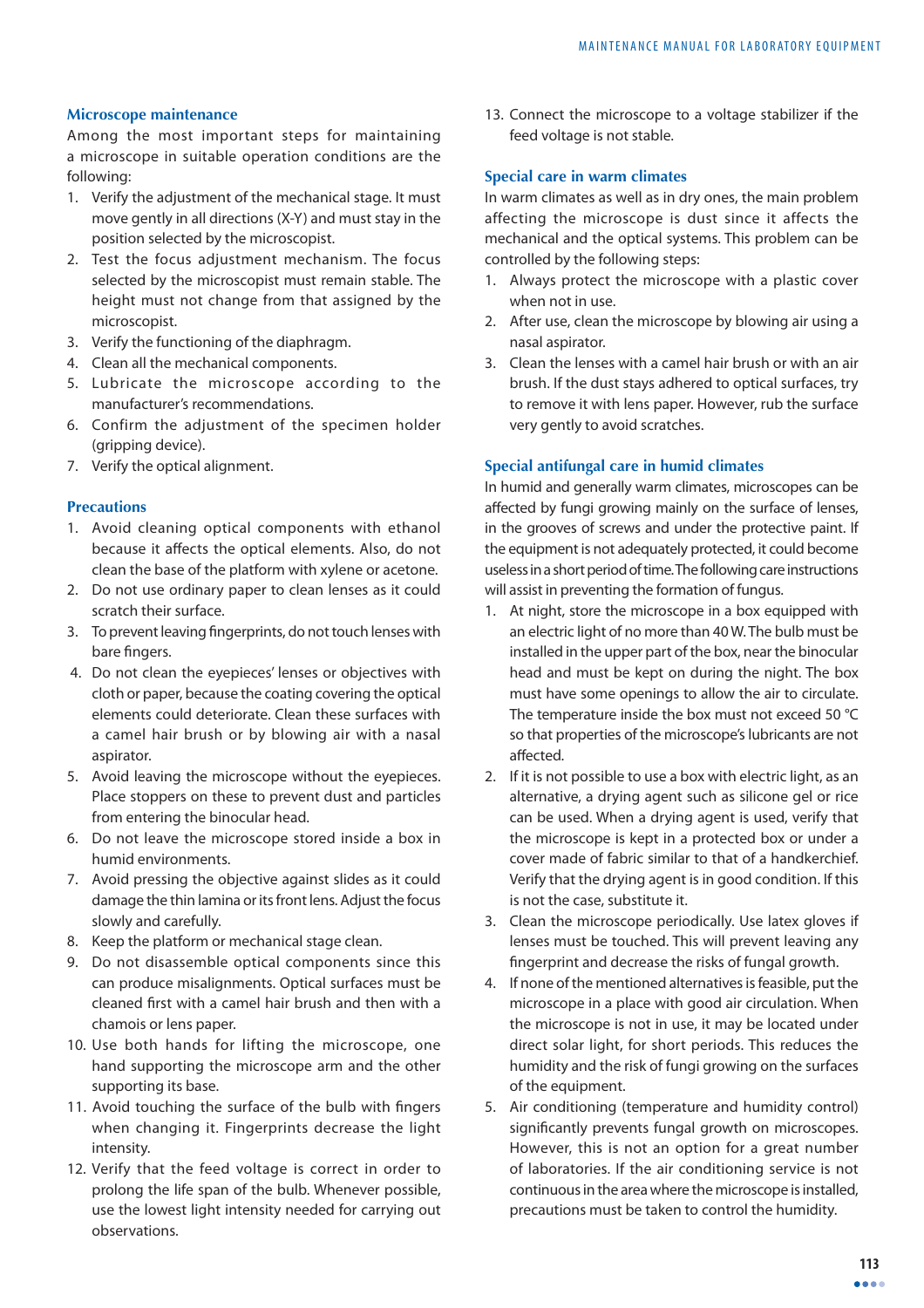#### **Removal of fungal hair**

- 1. Check and clean the microscope frequently using the procedures mentioned in this chapter. Control the humidity conditions where the microscope is stored. If adequate ventilation is maintained, it decreases the possibility of fungal growth on the microscope.
- 2. If fungal growth is detected, use a small piece of cotton dampened in an antifungal solution, normally ether or xylol (xylene). Rub gently making circular motions on the entire surface of the lens. An oscillatory movement can also be used, towards the front and back or leftright-left, exercising a very moderate pressure on the surface of the lens. If necessary, repeat the procedure with a new piece of cotton.
- 3. When removal of the fungal hair is completed, clean with a small piece of clean cotton.

#### **Microscope care**

#### **Frequency: Daily (after use)**

- 1. Clean the immersion oil off from the 100X objective. Use lens paper or, if not available, use medicinal type cotton.
- 2. Clean the sample holders.
- 3. Clean the condenser.
- 4. Place the light intensity control rheostat in the lowest position and then turn off the lighting system completely.
- 5. Cover the microscope with a protective cover (of plastic or cloth). Ensure that it is kept in a well ventilated place where the humidity and temperature are controlled. If it has a ventilated storage box equipped with a light bulb for humidity control, place the microscope inside, turn on the light and close the box.

#### **Frequency: Each month**

- 1. Remove dust particles from the microscope's body. Use a piece of cloth dampened with distilled water.
- 2. Remove dust particles from the eyepieces, objectives and condenser. Use a rubber bulb for blowing air. Next, clean the lenses' surface with lens cleaning solution. Do not apply this solution to lenses directly, but on lens paper and then rub their surfaces gently with the wet paper.
- 3. Remove the slide holder mechanism, clean carefully and reinstall.

#### **Frequency: Every six months**

As a complement to the monthly maintenance routines, the following are recommended:

- 1. Carry out a general visual inspection of the microscope. Verify that each component is in good condition, clean and mechanically well adjusted.
- 2. Verify that good ventilation conditions, temperature and humidity control are maintained in the place of installation.
- 3. Test the quality of the electric system that feeds the microscope. Verify the integrity of the connectors, fuses and of the incandescent light.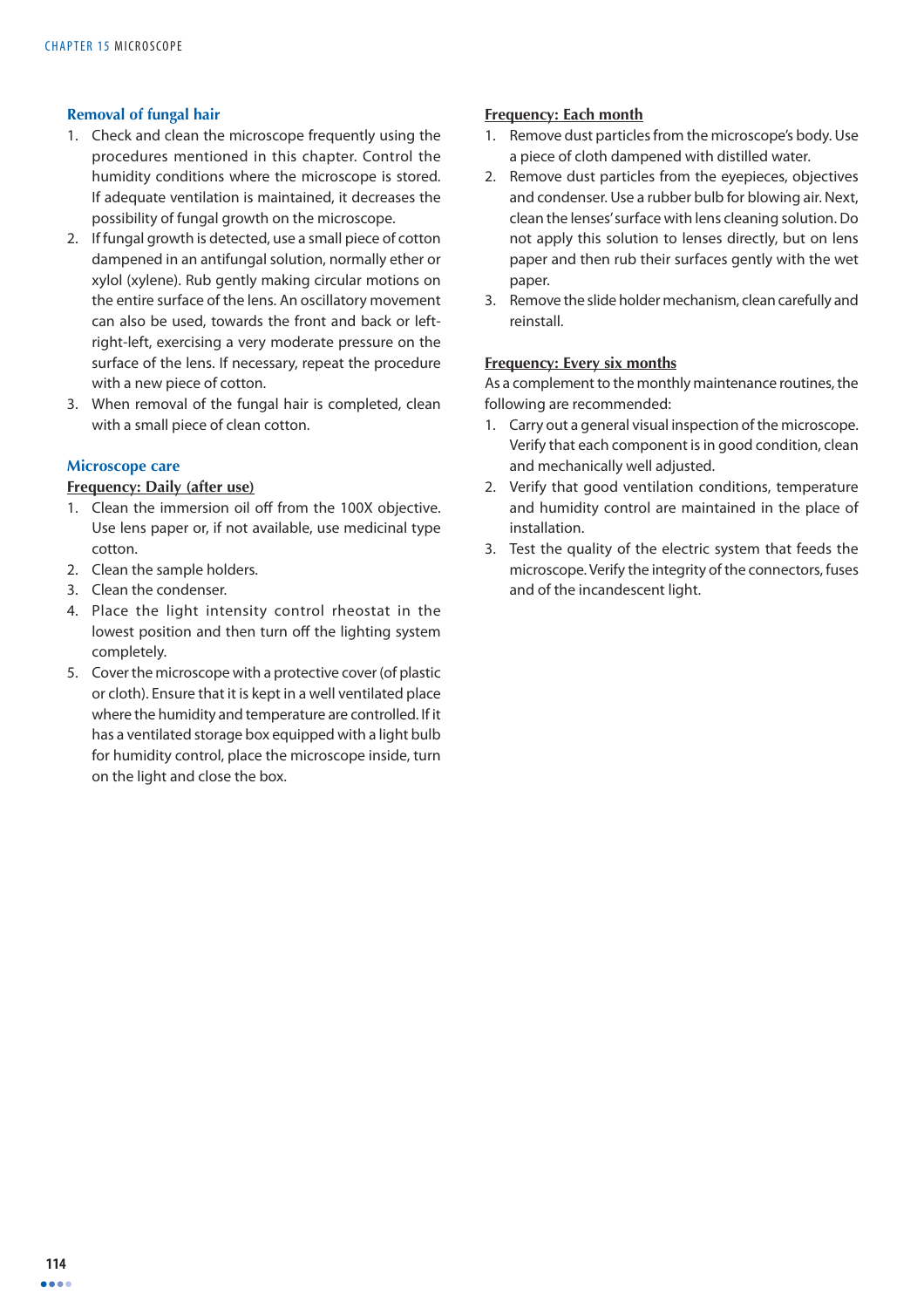## **TROUBLESHOOTING TABLE**

### **Lighting system**

| Lighting system                                     |                                                                |                                                                                                       |  |  |  |  |  |
|-----------------------------------------------------|----------------------------------------------------------------|-------------------------------------------------------------------------------------------------------|--|--|--|--|--|
| <b>PROBLEM</b>                                      | <b>PROBABLE CAUSE</b>                                          | <b>SOLUTION</b>                                                                                       |  |  |  |  |  |
| The lighting system does not come on.               | The electrical feed cable is disconnected.                     | Connect the electrical feed system.                                                                   |  |  |  |  |  |
|                                                     | The protection fuse is burnt out.                              | Replace the protection fuse.                                                                          |  |  |  |  |  |
|                                                     | The bulb is burnt out.                                         | Replace the light bulb. Ensure it is well aligned.                                                    |  |  |  |  |  |
|                                                     | The lighting switch is defective.                              | Replace the switch.                                                                                   |  |  |  |  |  |
| The lighting system is not producing uniform light. | The electrical system shows voltage errors.                    | Check and repair the electrical system. Connect the<br>microscope through a voltage stabilizer.       |  |  |  |  |  |
|                                                     | The microscope's connector to the wall outlet is<br>slack.     | Connect the plug to the outlet. If any of the elements<br>are defective, replace it.                  |  |  |  |  |  |
|                                                     | The bulb is badly installed and is not making good<br>contact. | Reinstall the bulb.                                                                                   |  |  |  |  |  |
|                                                     | There are metal or black specks on the bulb's surface.         | Replace the light bulb.                                                                               |  |  |  |  |  |
| The sample is not illuminated in a uniform manner.  | The light source is not centred.                               | Rectify the alignment of the condenser.                                                               |  |  |  |  |  |
|                                                     | The objective is not well centred.                             | Slowly turn the revolving objective holder until the<br>adjustment catch sound.                       |  |  |  |  |  |
| The sample is poorly illuminated.                   | The diaphragm's iris is almost closed.                         | Open the diaphragm's iris until the lighting is<br>adequate.                                          |  |  |  |  |  |
|                                                     | The condenser is very far (very low).                          | Bring the condenser closer.                                                                           |  |  |  |  |  |
|                                                     | The condenser's lenses show dust or fungal growth.             | Clean the condenser. Remove the dust with a brush.<br>Remove the fungi with a lens cleaning solution. |  |  |  |  |  |
| There is excessive contrast in the image.           | The diaphragm's iris of the condenser is almost<br>closed.     | Open the iris of the diaphragm slightly.                                                              |  |  |  |  |  |
| The image is slightly too clear and shiny.          | The diaphragm's iris of the condenser is very open.            | Close the diaphragm's iris slightly.                                                                  |  |  |  |  |  |

| <b>Optical/mechanical system</b>                                                                   |                                                             |                                                                                                                                                                                                                                     |  |  |  |  |
|----------------------------------------------------------------------------------------------------|-------------------------------------------------------------|-------------------------------------------------------------------------------------------------------------------------------------------------------------------------------------------------------------------------------------|--|--|--|--|
| <b>PROBLEM</b>                                                                                     | <b>PROBABLE CAUSE</b>                                       | <b>SOLUTION</b>                                                                                                                                                                                                                     |  |  |  |  |
| The mechanical stage does not stay in position and<br>the image is continually going out of focus. | The adjustment tension of the mechanical stage is<br>slack. | Adjust the tension mechanism of the mechanical<br>stage.                                                                                                                                                                            |  |  |  |  |
| The mechanical stage cannot be raised to its higher<br>limit.                                      | The mechanical stage is locked very low.                    | Loosen the locking mechanism of the mechanical<br>stage. Adjust to the desired height. Readjust the<br>locking mechanism.                                                                                                           |  |  |  |  |
| There is poor quality of the image with objective<br>40X.                                          | The lenses show fungi.                                      | Remove the fungi using a cleaning solution. Follow<br>the manufacturer's instructions regarding the device.                                                                                                                         |  |  |  |  |
|                                                                                                    | The lenses are damaged.                                     | Check the objective. Verify if the lenses show<br>scratches, punctures or nicks. Replace the objective.                                                                                                                             |  |  |  |  |
|                                                                                                    | The lenses are accidentally smeared with immersion<br>oil.  | Remove the oil carefully with lens paper.                                                                                                                                                                                           |  |  |  |  |
| The immersion objective does not give clear images.                                                | The objective is being used without immersion oil.          | Place immersion oil on the slide.                                                                                                                                                                                                   |  |  |  |  |
|                                                                                                    | The immersion oil is of a low refraction index.             | Use good quality oil.                                                                                                                                                                                                               |  |  |  |  |
|                                                                                                    | There is immersion oil in the interior of the objective.    | Clean the lenses with lens paper. If cleaning the<br>outside is not the solution, send the objective to<br>a specialized laboratory for repair. (Dismount the<br>lenses, clean, change the seals, cement, realign and<br>assemble). |  |  |  |  |
| Dust or visible dirt is in the field of vision.                                                    | Dust present on the collector lens of the light source.     | Remove particles of dust with a camel hair brush.                                                                                                                                                                                   |  |  |  |  |
|                                                                                                    | Dust present on the upper lens of the condenser.            | Remove the dust particles with a camel hair brush.                                                                                                                                                                                  |  |  |  |  |
|                                                                                                    | There is dust on the eyepiece.                              | Remove the particles of dust with a camel hair<br>brush.                                                                                                                                                                            |  |  |  |  |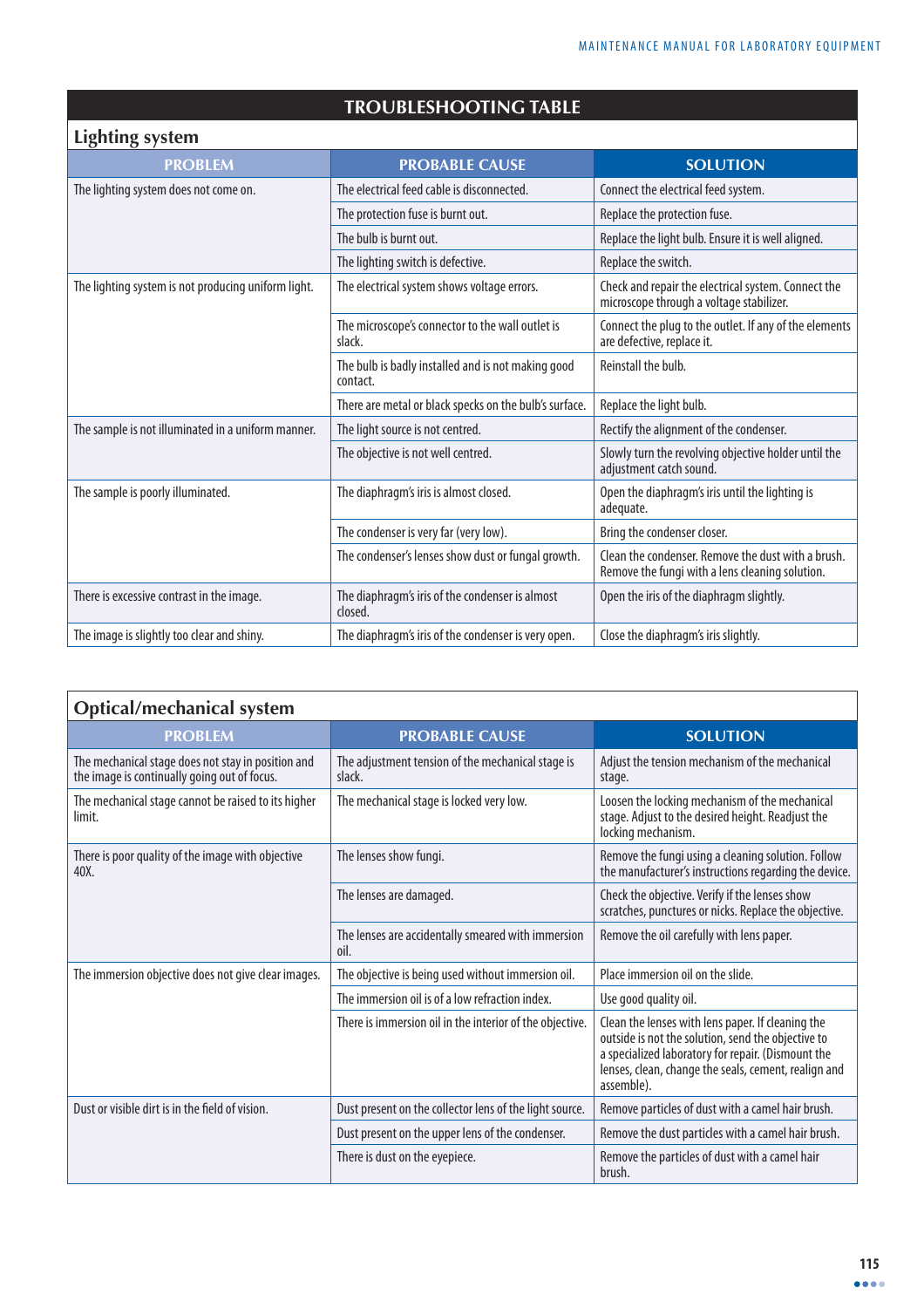#### **BASIC DEFINITIONS**

Acetone. This is a colourless, flammable liquid with an excellent capacity to mix with water; a solvent used for a great number of organic substances. Boiling point: 56 °C. Chemical formula:

 $CH<sub>3</sub> - CO - CH<sub>3</sub>$ 

Diaphragm. This is a device which controls the flow of light through the microscope. There are two types of diaphragms: the aperture diaphragm which adjusts the angle of the aperture in the microscope, and the field diaphragm which regulates the size of the image. The purpose of the diaphragms in optical microscopes is to prevent rays of light with severe aberrations from reaching the image formation levels and to ensure an adequate distribution of light in the sample as well as in the image's space.

**Ethanol.** This is a colourless liquid also known as ethylene alcohol. A widely used industrial solvent, for example in the pharmaceutical industry. Its density is 0.806 g/cm<sup>3</sup>, boiling point 78.3 °C and chemical formula:  $CH<sub>3</sub> - CH<sub>2</sub>OH$ 

**Ether.** This is a liquid substance derived from alcohol by eliminating one molecule of water between two molecules of alcohol. It is an excellent solvent which is not very soluble in water and is very volatile and flammable. Its boiling point is 35 °C and chemical formula:  $CH_3 - CH_2 - O - CH_2 - CH_3$ 

**Eyepiece.** Set of lenses through which the microscopist observes the image (real or virtual image depending on the relationship that exists with other sets of microscope lenses).

Field depth. The specimen or sample's compactness which is reasonably clear at a determined level of focus.

Field of vision. The surface area seen when looking through the microscope. The area decreases with increasing power of magnification. The diameter of the field of vision is measured in millimetres (mm) on the intermediate plane of the image. The field of vision in an optical microscope at a particular magnification is expressed as its diameter in mm or simply as a number.

Focus. The point where, as a result of the light's refraction, the light rays passing through a lens are concentrated. If the light rays converge in one point, the lens is positive and the focus is real; if the light rays diverge, the lens is negative and the focus virtual.

**Focus depth.** A range at which the image plane can be moved maintaining clarity.

**Numerical aperture.** This is a measurement of the capacity of an objective to concentrate light and distinguish minute details of an object. Normally, the value of the numerical aperture is recorded on the side of the objective's body. Greater values of numerical aperture allow a greater number of oblique rays of light to pass through the objective's front lenses, producing a higher resolution of the image. It is expressed mathematically as:

 $NA = nsin(\phi)$ 

**Numerical aperture and according to the Mathematical expression** Where: NA = numerical aperture  $NA = n \times Sin \Phi$  $n =$  refraction index ( $n = 1$  air;  $n = 1.52$  immersion oil)  $0.27 = 1 x$  $16<sup>0</sup>$ Sin (16°)  $\Phi$  = aperture angle. At a greater the angle, a greater **Magnification**  thenumerical aperture, a greater resolution approx. 10X  $NA = n \times Sin \Phi$  $25^{\circ}$  $0.42 = 1 x$ Sin (25°) **Magnification** approx. 20X  $NA = n \times Sin \Phi$  $43<sup>0</sup>$  $0.68 = 1 x$ Sin (43°) Magnification approx. 40X

**116 AAA4**